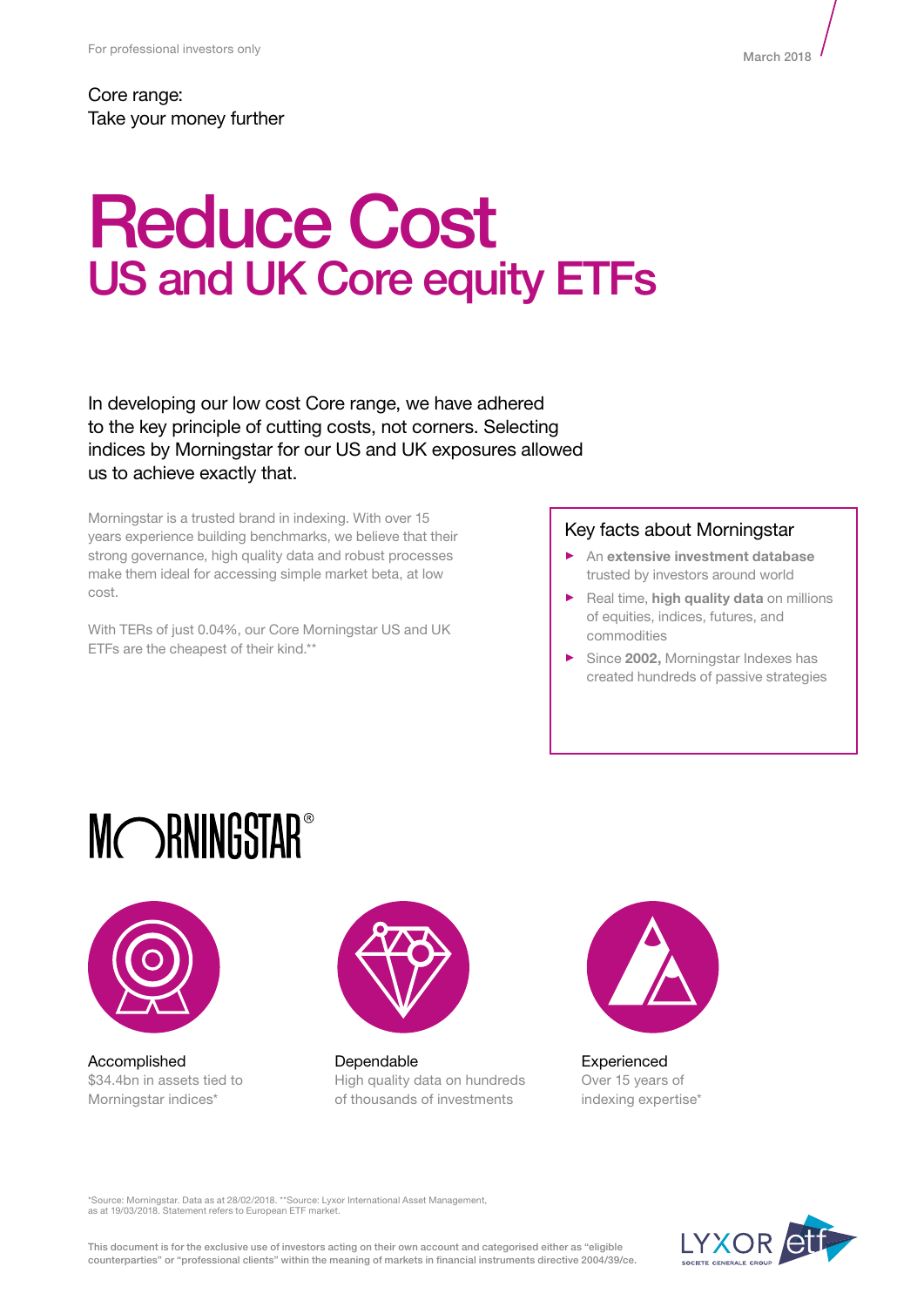# Reduce Cost How does the US index compare to peers?

## **Performance**

Annualised index returns over different time periods\*



Correlations (based on monthly returns)\*\*

| Index                                   |           | 2.             | з |
|-----------------------------------------|-----------|----------------|---|
| 1. Morningstar US Large-Mid TR USD 1.00 |           |                |   |
| 2. S&P 500 TR USD                       | 0.99 1.00 |                |   |
| 3. MSCI USA GR USD                      |           | 0.99 0.99 1.00 |   |

**99.9%** Historic correlation with

S&P 500 and MSCI USA\*\*

#### Calendar year returns\*

| <b>Index</b>                    | 2007    | 2008      | 2009  | 2010  | 2011    | 2013  | 2014  | 2015    | 2016  | 2017     |
|---------------------------------|---------|-----------|-------|-------|---------|-------|-------|---------|-------|----------|
| Morningstar US Large-Mid TR USD | $6.4\%$ | $-37.1%$  | 27.8% | 15.9% | $1.9\%$ | 33.2% | 13.3% | $0.9\%$ | 11.6% | $21.7\%$ |
| S&P 500 TR USD                  | 5.5%    | $-37.0\%$ | 26.5% | 15.1% | 2.1%    | 32.4% | 13.7% | 1.4%    | 12.0% | 21.8%    |
| MSCI USA GR USD                 | $6.0\%$ | $-37.1%$  | 27.1% | 15.4% | 2.0%    | 32.6% | 13.4% | 1.3%    | 11.6% | $21.9\%$ |

### Risk

Volatility, annualised returns, and drawdown\*

| Index                           | Volatility % |        |           |        | Annualised return % |        |        |       | <b>Max</b><br>drawdown % |
|---------------------------------|--------------|--------|-----------|--------|---------------------|--------|--------|-------|--------------------------|
|                                 | $1Y -$       | -3Y    | <b>5Y</b> | 10Y    | $1Y -$              | -3Y -  | 5Y     | 10Y   | Past 15Y                 |
| Morningstar US Large-Mid TR USD | 10.10%       | 12.77% | 12.47%    | 20.53% | 16.92%              | 10.69% | 14.55% | 9.83% | $-38.04\%$               |
| <b>S&amp;P 500 TR USD</b>       | 10.14%       | 12.77% | 12.28%    | 20.39% | 17.10%              | 11.14% | 14.73% | 9.73% | $-37.66\%$               |
| MSCI USA GR USD                 | 10.09%       | 12.78% | 12.29%    | 20.38% | 17.05%              | 10.93% | 14.63% | 9.75% | $-37.94\%$               |

# Other things to know\*\*\*

| <b>Index</b>                    | $#$ stocks | <b>Current dividend yield</b> | Avg. market cap | Median market cap |
|---------------------------------|------------|-------------------------------|-----------------|-------------------|
| Morningstar US Large-Mid TR USD | 837        | $1.77\%$                      | \$30.4bn        | \$11.3bn          |
| S&P 500 TR USD                  | 505        | 1.90%                         | \$48.1bn        | \$21.2bn          |
| MSCI USA GR USD                 | 632        | 1.87%                         | \$38.4bn        | \$15.5bn          |

\*Source: Morningstar. Data as at 28/02/2018. Drawdown data based on monthly returns. Past performance

is not a reliable indicator of future results. \*\*Source: Morningstar. Data period 01/04/2008-31/03/2018, based on monthly returns. Past performance

is not a reliable indicator of future results. \*\*\*Source: Morningstar, S&P Dow Jones Indices, MSCI, as at 28/02/2018.

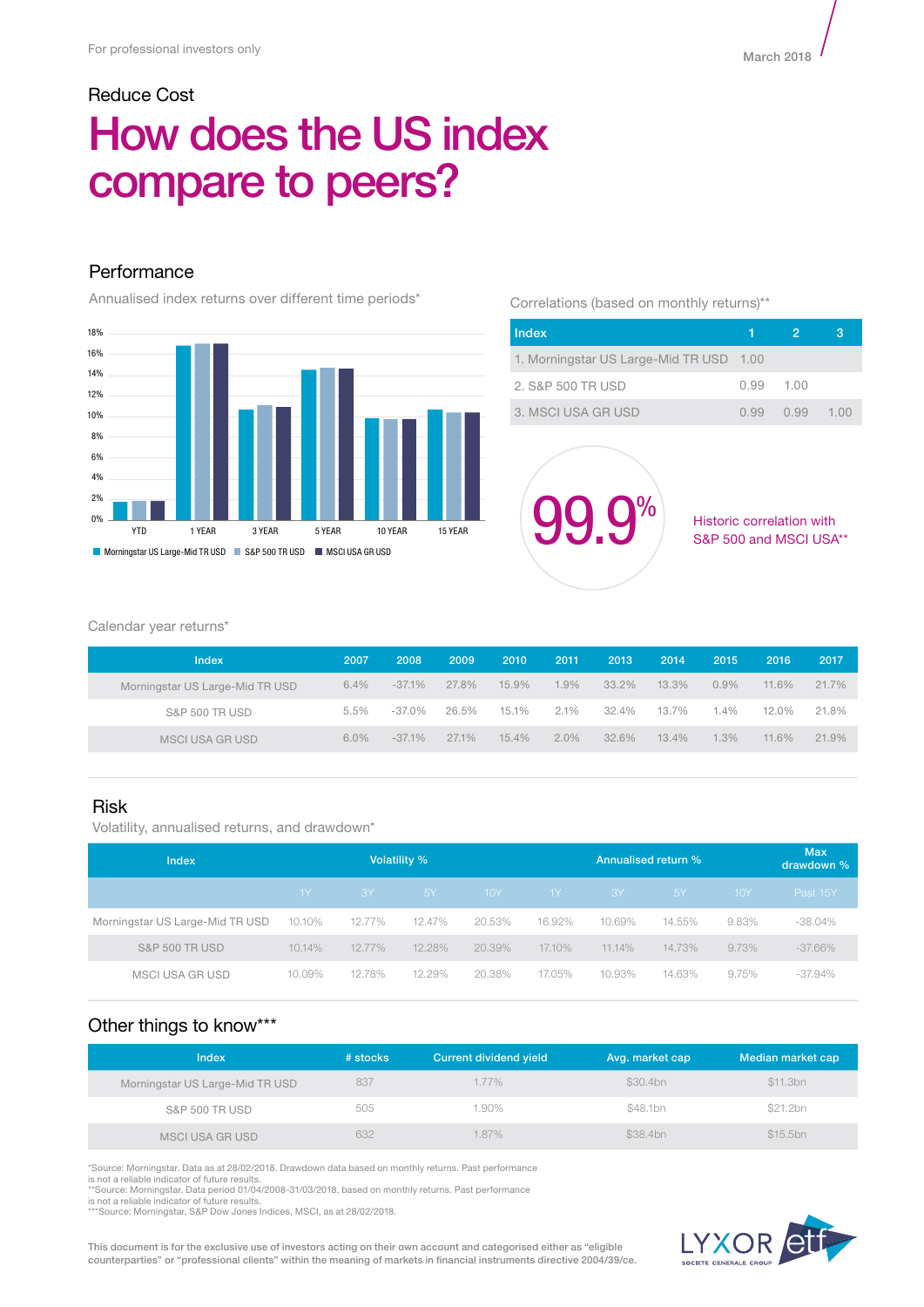# **Holdings**

Top 10 constituents\*

| <b>Morningstar US Large-Mid</b> | Weight % | <b>S&amp;P 500</b>       | Weight % | <b>MSCI USA</b>                    | Weight % |
|---------------------------------|----------|--------------------------|----------|------------------------------------|----------|
| Apple Inc                       | 3.59     | Apple Inc                | 3.95     | Apple Inc                          | 3.78     |
| Microsoft Corp                  | 2.84     | Microsoft Corp           | 3.12     | Microsoft Corp                     | 2.82     |
| Amazon.com Inc.                 | 2.37     | Amazon.com Inc.          | 2.61     | Amazon.com Inc.                    | 2.54     |
| Facebook Inc A                  | 1.67     | Facebook Inc A           | 1.84     | Facebook Inc A                     | 1.74     |
| JPMorgan Chase & Co             | 1.57     | JPMorgan Chase & Co      | 1.73     | JPMorgan Chase & Co                | 1.67     |
| Berkshire Hathaway Inc B        | 1.56     | Berkshire Hathaway Inc B | 1.72     | Johnson & Johnson                  | 1.43     |
| Johnson & Johnson               | 1.37     | Johnson & Johnson        | 1.51     | Alphabet Inc C                     | 1.42     |
| Alphabet Inc C                  | 1.31     | Alphabet Inc C           | 1.44     | Alphabet Inc A                     | 1.35     |
| Alphabet Inc A                  | 1.29     | Alphabet Inc A           | 1.42     | <b>Bank of America Corporation</b> | 1.32     |
| Exxon Mobil Corp                | 1.26     | Exxon Mobil Corp         | 1.39     | Exxon Mobil Corp                   | 1.32     |
| Total top 10                    | 18.84    | Total top 10             | 20.72    | Total top 10                       | 19.40    |

Sector breakdown\*



# Index construction & maintenance\*\*

|                                          | <b>Morningstar US Large-Mid</b>                                                                                                                                                                               | <b>S&amp;P 500</b>                                                                                                                                                                                                                                                                                                         | <b>MSCI USA</b>                                                                                                                                                                             |
|------------------------------------------|---------------------------------------------------------------------------------------------------------------------------------------------------------------------------------------------------------------|----------------------------------------------------------------------------------------------------------------------------------------------------------------------------------------------------------------------------------------------------------------------------------------------------------------------------|---------------------------------------------------------------------------------------------------------------------------------------------------------------------------------------------|
| <b>Starting universe</b>                 | Stocks from the Morningstar US<br>Market Index                                                                                                                                                                | US common stocks, subject to S&P Index Committee                                                                                                                                                                                                                                                                           | US incorporated companies listed<br>on NYSE, NYSE American or<br><b>NASDAQ</b>                                                                                                              |
| Market cap threshold                     | Top 90%                                                                                                                                                                                                       | \$6.1bn or greater                                                                                                                                                                                                                                                                                                         | Top 85%                                                                                                                                                                                     |
| <b>Trading frequency</b><br>requirements | No more than 10 non-trading days<br>in the preceding quarter for both<br>new and current constituents                                                                                                         | N/A                                                                                                                                                                                                                                                                                                                        | Trading frequency for the four<br>preceding quarters > 90%.<br>Current constituents given<br>a buffer of 10%                                                                                |
| Liquidity                                | Top 75% by liquidity score for new<br>and current constituents. Score<br>based on average dollar traded<br>value and worst monthly dollar<br>traded value - calculated over the<br>preceding six month period | Ratio of annual dollar value traded (defined as<br>average closing price over the period multiplied by<br>historical volume) to float-adjusted market<br>capitalization should be at least 1.00, and the stock<br>should trade a minimum of 250,000 shares in each of<br>the six months leading up to the evaluation date. | Both three and twelve month<br>turnover > 20%. For current<br>constituents, three month turnover<br>condition relaxed to 5% and<br>12 month condition to 2/3rds<br>of the above             |
| <b>Free-float requirements</b>           | Free float $>$ = 10%                                                                                                                                                                                          | At least 50% of shares outstanding must be available<br>for trading                                                                                                                                                                                                                                                        | Free float $>$ = 15%. Securities with<br>float market capitalization $> 1.8$<br>times the minimum float market<br>capitalization required for the MSCI<br>Standard Index are also eligible. |
| Weighting                                | Free float market cap                                                                                                                                                                                         | Free float market cap                                                                                                                                                                                                                                                                                                      | Free float market cap                                                                                                                                                                       |
| <b>Rebalancing frequency</b>             | Quarterly                                                                                                                                                                                                     | Quarterly                                                                                                                                                                                                                                                                                                                  | Quarterly                                                                                                                                                                                   |
| <b>Reconstitution</b><br>frequency       | Semi-annually                                                                                                                                                                                                 | Semi-annually                                                                                                                                                                                                                                                                                                              | Semi-annually                                                                                                                                                                               |

A quarterly alternating reconstitution/rebalancing schedule helps to ensure that the index accurately reflects its stated objectives. During a reconstitution, two things occur: (i) eligible securities and existing constituents are re-evaluated and the necessary additions/deletions from the portfolio are made; and (ii) the index constituents are reweighted. Alternatively during a rebalancing, no additions/deletions are made, and constituents are merely reweighted to reflect the most current corporate structure, shares outstanding, and free float for each constituent.

\*Source: Morningstar. Data as at 28/02/2018. \*\*Source: Morningstar, S&P Dow Jones Indices, MSCI, as at 28/02/2018.

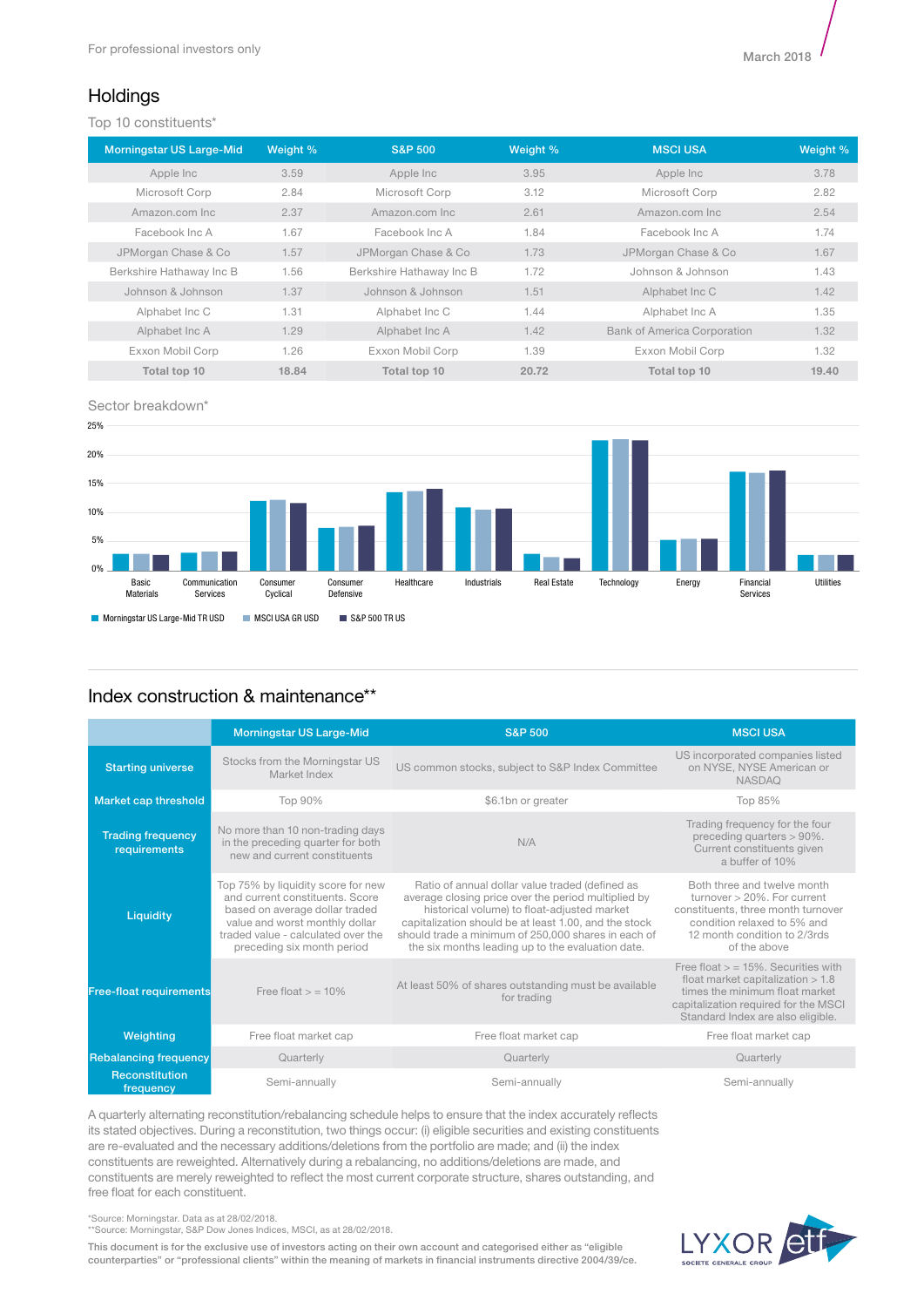# Reduce Cost How does the UK index compare to peers?

## Performance

Annualised index returns over different time periods\*



#### Correlations (based on monthly returns)\*\*

| <b>Index</b>                    |      | 2.             | з   |      |      |
|---------------------------------|------|----------------|-----|------|------|
| 1. Morningstar UK GR GBP        | 1.00 |                |     |      |      |
| 2. FTSE 100 TR GBP              | O 99 | 1.00           |     |      |      |
| 3. FTSE All Share TR GBP        | 0.99 | 0.99           | 100 |      |      |
| 4. FTSE 350 TR GBP              | O 99 | 0.99 0.99      |     | 1.00 |      |
| 5. MSCI United Kingdom<br>GRICI | 0.99 | 0.99 0.99 0.99 |     |      | 1.00 |



Historic correlation with FTSE All Share, 350 & 100 and MSCI United Kingdom indices\*\*

Calendar year returns\*

| Index                      | 2007 | 2008      | 2009  | 2010  | 2011     | 2013  | 2014    | 2015     | 2016  | 2017  |
|----------------------------|------|-----------|-------|-------|----------|-------|---------|----------|-------|-------|
| Morningstar UK GR GBP      | 6.0% | $-27.3%$  | 30.5% | 14.0% | $-2.7\%$ | 20.4% | 0.7%    | $0.4\%$  | 17.1% | 13.2% |
| FTSE 100 TR GBP            | 7.4% | $-28.3\%$ | 27.3% | 12.6% | $-2.2\%$ | 18.7% | 0.7%    | $-1.3%$  | 19.1% | 11.9% |
| FTSE All Share TR GBP      | 5.3% | $-29.9%$  | 30.1% | 14.5% | $-3.5%$  | 20.8% | $1.2\%$ | $1.0\%$  | 16.8% | 13.1% |
| FTSE 350 TR GBP            | 5.9% | $-29.5%$  | 29.7% | 14.4% | $-3.2\%$ | 20.5% | 1.2%    | $0.7\%$  | 16.8% | 12.9% |
| MSCI United Kingdom GR LCL | 6.6% | $-28.5%$  | 27.7% | 12.2% | $-1.8%$  | 18.5% | 0.5%    | $-2.2\%$ | 19.2% | 11.8% |

#### Risk

Volatility, annualised returns, and drawdown\*

| Index                      |       | <b>Volatility %</b> |        |            |          | Annualised return % |           |       |            |
|----------------------------|-------|---------------------|--------|------------|----------|---------------------|-----------|-------|------------|
|                            | 1Y    | I 3Y'               | 5Y     | <b>10Y</b> | 1Y       | <b>3Y</b>           | <b>5Y</b> | 10Y   | Past 15Y   |
| Morningstar UK GR GBP      | 8.96% | 14.07%              | 13.19% | 18.61%     | 4.36%    | 5.81%               | 7.06%     | 7.03% | $-38.81%$  |
| FTSE 100 TR GBP            | 9.42% | 14.56%              | 13.57% | 19.16%     | $3.44\%$ | 5.43%               | 6.56%     | 6.05% | $-39.80\%$ |
| FTSE All Share TR GBP      | 8.82% | 13.80%              | 12.94% | 18.50%     | 4.40%    | 5.92%               | 7.28%     | 6.64% | $-41.09\%$ |
| FTSE 350 TR GBP            | 8.97% | 15.13%              | 13.86% | 19.00%     | 4.16%    | 5.74%               | 7.14%     | 6.58% | $-40.67\%$ |
| MSCI United Kingdom GR LCL | 9.36% | 14.53%              | 13.53% | 19.12%     | 3.18%    | 5.18%               | 6.29%     | 5.96% | $-40.29%$  |

### Other things to know\*\*\*

| Index                             | # stocks | Current dividend yield | Avg. market cap | Median market cap |
|-----------------------------------|----------|------------------------|-----------------|-------------------|
| Morningstar UK GR GBP             | 338      | 3.82%                  | £6.4bn          | £1.8bn            |
| FTSE 100 TR GBP                   | 101      | 4.02%                  | £18.4bn         | £7.9bn            |
| FTSE All Share TR GBP             | 638      | 3.78%                  | £3.6bn          | £0.7bn            |
| FTSE 350 TR GBP                   | 351      | 3.80%                  | £6.4bn          | £1.8bn            |
| <b>MSCI United Kingdom GR LCL</b> | 102      | 4.07%                  | £17.9bn         | £7.4bn            |

\*Source: Morningstar. Data as at 28/02/2018. Drawdown data based on monthly returns. Past performance is not a reliable

indicator of future results.<br>\*\*Source: Morningstar. Data period 01/04/2008-31/03/2018, based on monthly returns.<br>Past performance is not a reliable indicator of future results.<br>\*\*\*Source: Morningstar, FTSE Russell, MSCI, a

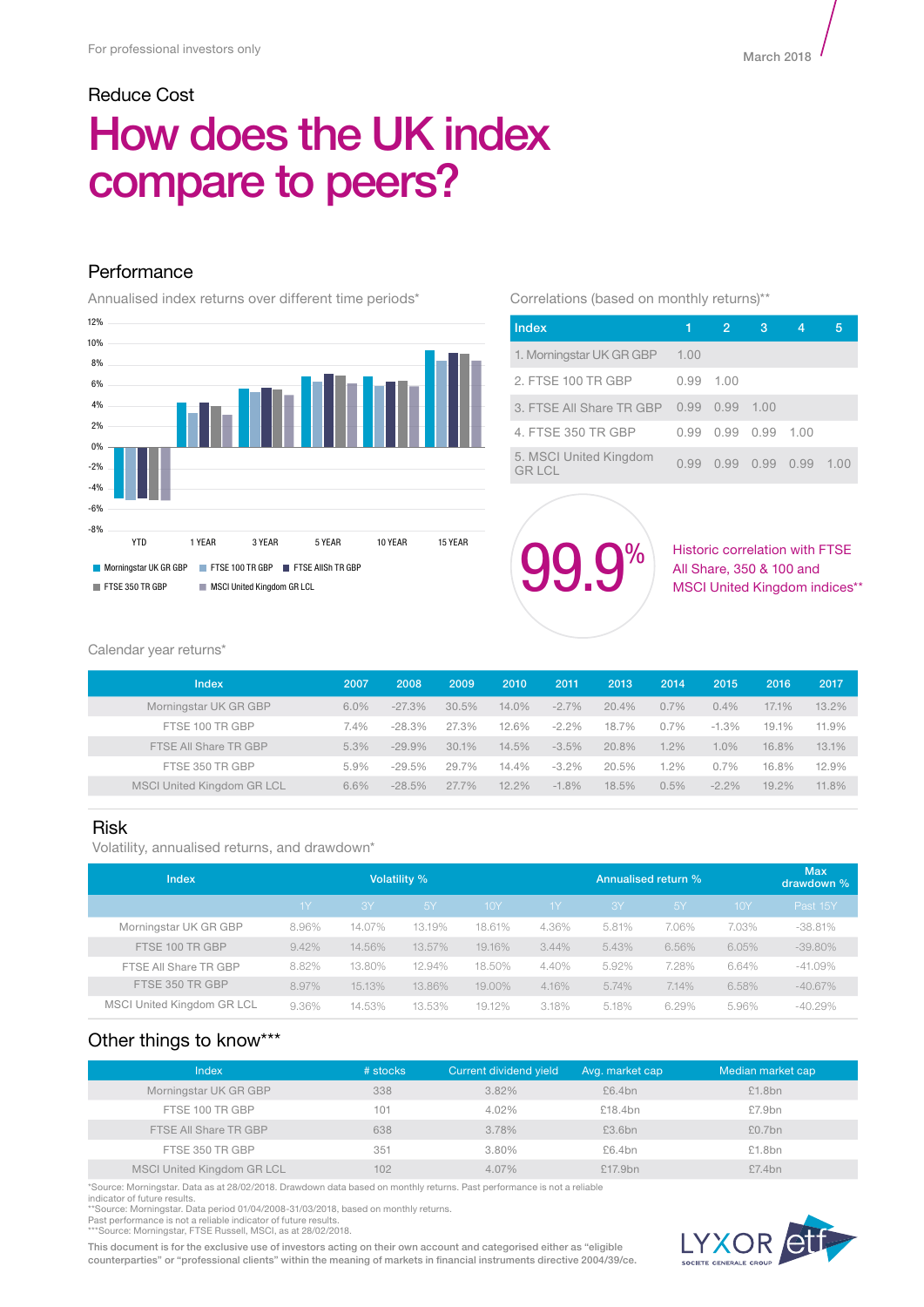# **Holdings**

Top 10 constituents\*

| <b>Morningstar UK</b>                         | Weight % | <b>FTSE 100</b>                               | Weight % | <b>FTSE All Share</b>                         | Weight % | <b>FTSE 350</b>                               | Weight % | <b>MSCI United</b><br><b>Kingdom</b>             | Weight % |
|-----------------------------------------------|----------|-----------------------------------------------|----------|-----------------------------------------------|----------|-----------------------------------------------|----------|--------------------------------------------------|----------|
| <b>HSBC Holdings</b><br><b>PLC</b>            | 6.59     | <b>HSBC Holdings</b><br><b>PLC</b>            | 7.74     | <b>HSBC Holdings</b><br><b>PLC</b>            | 6.16     | <b>HSBC Holdings</b><br><b>PLC</b>            | 6.40     | <b>HSBC</b><br><b>Holdings PLC</b>               | 7.77     |
| Royal Dutch Shell<br>PLC Class A              | 4.70     | Royal Dutch Shell<br>PLC Class A              | 5.63     | Royal Dutch<br>Shell PLC Class<br>A           | 4.48     | Royal Dutch<br>Shell PLC Class<br>A           | 4.66     | Royal Dutch<br>Shell PLC<br>Class A              | 5.59     |
| <b>British American</b><br><b>Tobacco PLC</b> | 4.42     | <b>British American</b><br><b>Tobacco PLC</b> | 5.28     | <b>British American</b><br><b>Tobacco PLC</b> | 4.21     | <b>British American</b><br><b>Tobacco PLC</b> | 4.37     | <b>British</b><br>American<br><b>Tobacco PLC</b> | 5.31     |
| BP PLC                                        | 4.22     | <b>BP PLC</b>                                 | 4.93     | BP PLC                                        | 3.92     | BP PLC                                        | 4.07     | <b>BP PLC</b>                                    | 5.06     |
| Royal Dutch Shell<br>PLC B                    | 3.91     | Royal Dutch Shell<br>PLC B                    | 4.68     | <b>Royal Dutch</b><br>Shell PLC B             | 3.73     | Royal Dutch<br>Shell PLC B                    | 3.87     | <b>Royal Dutch</b><br>Shell<br>PLC B             | 4.69     |
| GlaxoSmithKline<br>PLC                        | 2.87     | GlaxoSmithKline<br>PLC                        | 3.40     | GlaxoSmithKline<br>PLC                        | 2.71     | GlaxoSmithKline<br>PLC                        | 2.81     | GlaxoSmith<br>Kline PLC                          | 3.47     |
| Diageo PLC                                    | 2.77     | Diageo PLC                                    | 3.27     | Diageo PLC                                    | 2.60     | Diageo PLC                                    | 2.71     | Diageo PLC                                       | 3.34     |
| AstraZeneca PLC                               | 2.72     | AstraZeneca PLC                               | 3.25     | AstraZeneca<br>PLC                            | 2.59     | AstraZeneca<br>PLC                            | 2.69     | AstraZeneca<br>PLC                               | 3.26     |
| Vodafone Group<br>PLC                         | 2.43     | Vodafone Group<br><b>PLC</b>                  | 2.92     | Vodafone Group<br><b>PLC</b>                  | 2.33     | Vodafone Group<br><b>PLC</b>                  | 2.42     | Vodafone<br>Group PLC                            | 2.93     |
| Lloyds Banking<br>Group PLC                   | 2.21     | Lloyds Banking<br>Group PLC                   | 2.64     | Lloyds Banking<br>Group PLC                   | 2.10     | Lloyds Banking<br>Group PLC                   | 2.18     | Lloyds<br><b>Banking</b><br>Group PLC            | 2.67     |
| Total top 10                                  | 36.85%   | Total top 10                                  | 43.74%   | Total top 10                                  | 34.83%   | Total top 10                                  | 36.19%   | Total top 10                                     | 44.08%   |

Sector breakdown\*



Morningstar UK GR GBP FTSE 100 TR GBP FTSE AIISh TR GBP

MSCI United Kingdom GR LCL FTSE 350 TR GBP



\*Source: Morningstar. Data as at 28/02/2018.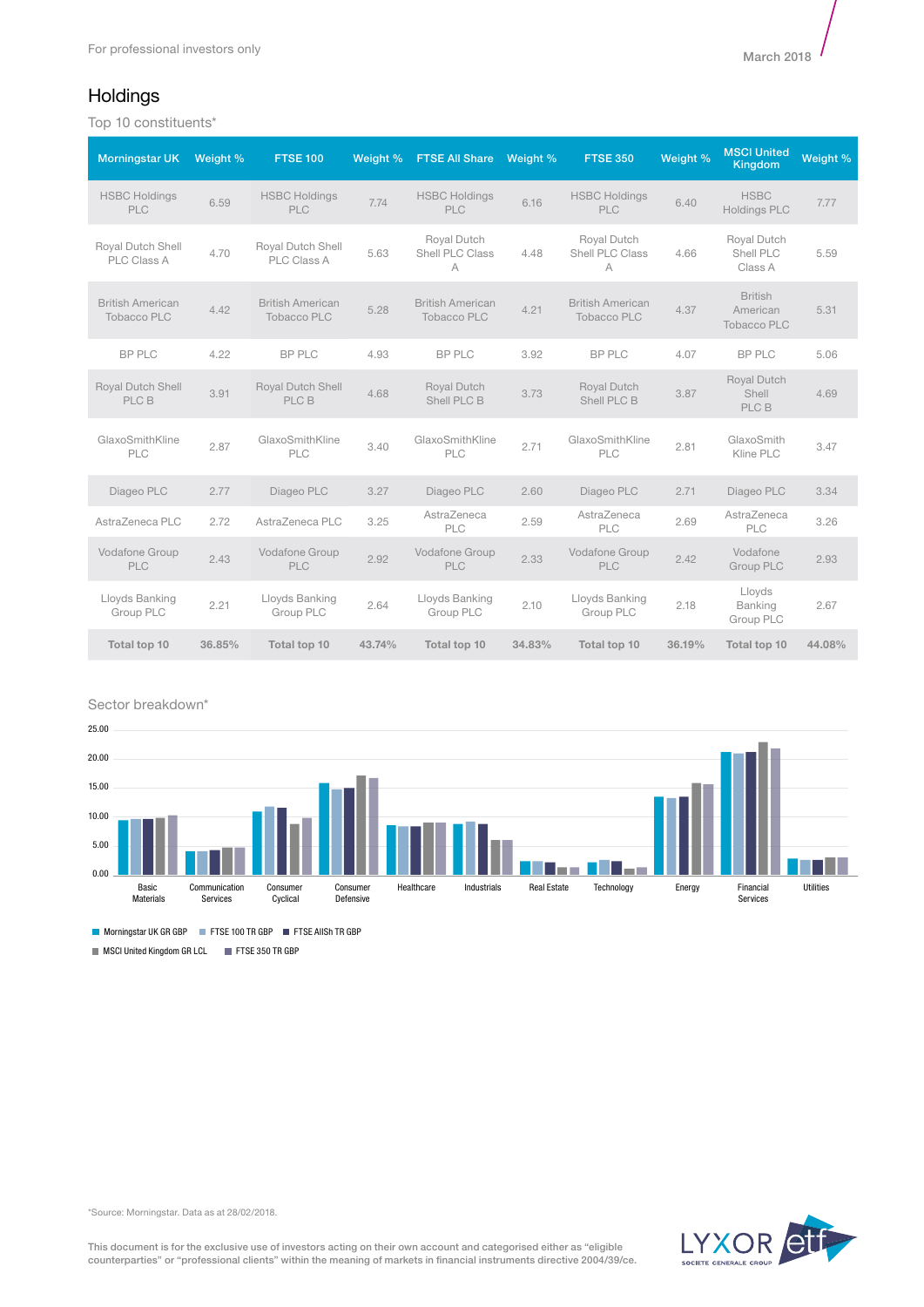# Index construction & maintenance\*\*

|                                          | <b>Morningstar UK</b>                                                                                                                                                                                                           | <b>FTSE 100</b>               | <b>FTSE All Share</b>                                                                                                                                                                                                                                                       | <b>FTSE 350</b>               | <b>MSCI United Kingdom</b>                                                                                                                               |
|------------------------------------------|---------------------------------------------------------------------------------------------------------------------------------------------------------------------------------------------------------------------------------|-------------------------------|-----------------------------------------------------------------------------------------------------------------------------------------------------------------------------------------------------------------------------------------------------------------------------|-------------------------------|----------------------------------------------------------------------------------------------------------------------------------------------------------|
| <b>Starting universe</b>                 | Morningstar Global Markets<br>ex-US index (UK stocks)                                                                                                                                                                           |                               | FTSE UK Index Series (premium listed equity shares trading<br>on the London Stock Exchange, in Sterling)                                                                                                                                                                    |                               | UK companies listed on<br>the London Stock<br>Exchange                                                                                                   |
| Market cap threshold                     | Top 97%                                                                                                                                                                                                                         | N/A, largest 100<br>companies | Top 98%                                                                                                                                                                                                                                                                     | N/A, largest 350<br>companies | Top 85%                                                                                                                                                  |
| <b>Trading frequency</b><br>requirements | No more than 10 non-trading days<br>in the last six calendar months for<br>new and current constituents                                                                                                                         |                               | N/A                                                                                                                                                                                                                                                                         |                               | Trading frequency for<br>last four quarters $> 80\%$ .<br>Current constituents<br>given a buffer of 10%                                                  |
| Liquidity                                | Top 75/80% by liquidity score<br>for new/current constituents.<br>Score based on average dollar<br>traded value, worst monthly dollar<br>traded value, and turnover ratio -<br>all calculated over the last six<br>month period |                               | Monthly median turnover of shares in issue must be of<br>at least 0.025% for ten of twelve months. For current<br>constituents, the turnover must be at least 0.015% for<br>eight of twelve months. New issues must have at least<br>a 20-day trading record when reviewed. |                               | Three and 12 month<br>turnover > 20%. Current<br>constituent three-month<br>condition relaxed to 5%<br>and 12-month equivalent<br>to 2/3rds of the above |
| <b>Free-float requirements</b>           | Free float $>$ = 10%                                                                                                                                                                                                            |                               | Free float $>$ = 25% if UK incorporate,<br>>= 50% if non-UK incorporate                                                                                                                                                                                                     |                               | Free float $>$ = 15%                                                                                                                                     |
| Weighting                                | Free float market cap                                                                                                                                                                                                           |                               | Free float market cap                                                                                                                                                                                                                                                       |                               | Free float<br>market cap                                                                                                                                 |
| <b>Rebalancing frequency</b>             | Quarterly                                                                                                                                                                                                                       |                               | Quarterly                                                                                                                                                                                                                                                                   |                               | Quarterly                                                                                                                                                |
| Reconstitution<br>frequency              | Semi-annually                                                                                                                                                                                                                   |                               | Semi-annually                                                                                                                                                                                                                                                               |                               | Semi-annually                                                                                                                                            |

A quarterly alternating reconstitution/rebalancing schedule helps to ensure that the index accurately reflects its stated objectives. During a reconstitution, two things occur: (i) eligible securities and existing constituents are re-evaluated and the necessary additions/deletions from the portfolio are made; and (ii) the index constituents are reweighted. Alternatively during a rebalancing, no additions/ deletions are made, and constituents are merely reweighted to reflect the most current corporate structure, shares outstanding, and free float for each constituent.

\*Source: Morningstar. Data as at 28/02/2018. \*\*Source: Morningstar, FTSE Russell, MSCI, as at 28/02/2018.

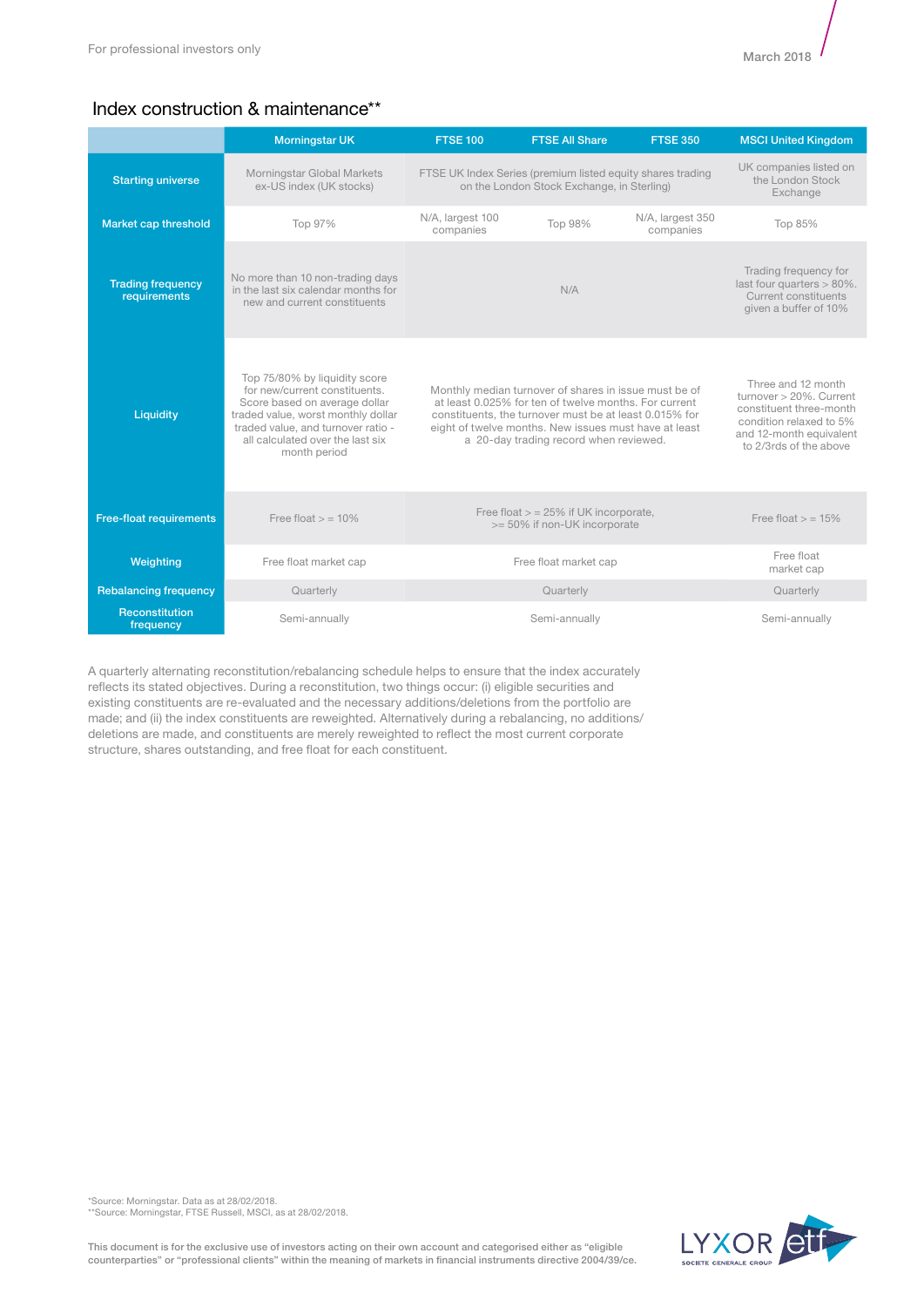# Lyxor's Low Cost Core

When you're setting out on any investment journey, you don't want excess fees weighing you down. When returns are harder to find, every basis point counts.

As befits ETF pioneers, we can take your money further than most. Our rock solid Core ETFs cost as little as 0.04%.\*









TERs from 0.04% Physical replication No securities lending Luxembourg domiciled

# Lyxor's Core US and UK equity ETFs\*

| <b>UCITS ETF</b>               | Region | Replication | <b>ISIN</b>  | <b>Trading currency</b> | <b>Tickers</b>   | <b>TER</b> |
|--------------------------------|--------|-------------|--------------|-------------------------|------------------|------------|
| Lyxor Core Morningstar US (DR) | US     | Physical    | LU1781540957 | <b>GBP</b>              | <b>LCUS LN</b>   |            |
|                                |        |             |              | <b>EUR</b>              | LCUS GY, LCUS IM | 0.04%      |
|                                |        |             |              | <b>USD</b>              | LCUD LN          |            |
| Lyxor Core Morningstar UK (DR) | UK     | Physical    | LU1781541096 | <b>GBP</b>              | <b>LCUKLN</b>    | 0.04%      |
|                                |        |             |              | <b>EUR</b>              | LCUK GY, LCUK IM |            |

To see the full list of Lyxor Core ETFs, visit www.lyxoretf.com



\*Source: Lyxor International Asset Management. Data as at 19/03/2018.